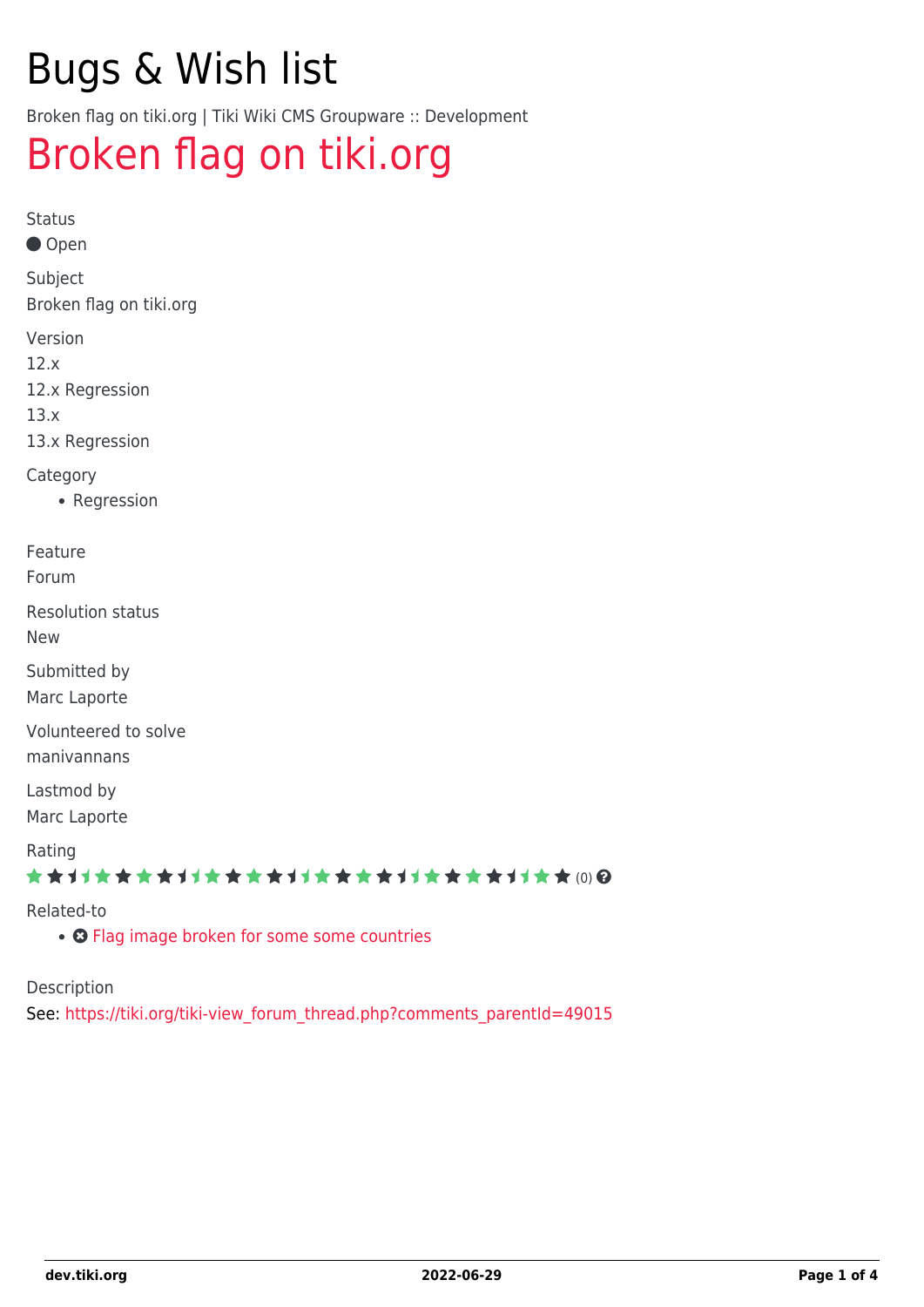https://tiki.org/tiki-view\_forum\_thread.php?comments\_parentId

- 6. Model
- 7. tv.tiki.org
- 8. TikiFest
- 9. Video Clips
- 10. Ambassade Bitcoin ...more



#### **Newest Forum**

And [https://tiki.org/tiki-view\\_forum\\_thread.php?comments\\_parentId=42893](https://tiki.org/tiki-view_forum_thread.php?comments_parentId=42893)

https://tiki.org/tiki-view\_forum\_thread.php?comments\_parentId=4



## Comments

by Marc Laporte

Importance

Easy to solve?

3

9

Priority 27

Ticket ID 4992

Created

LastModif

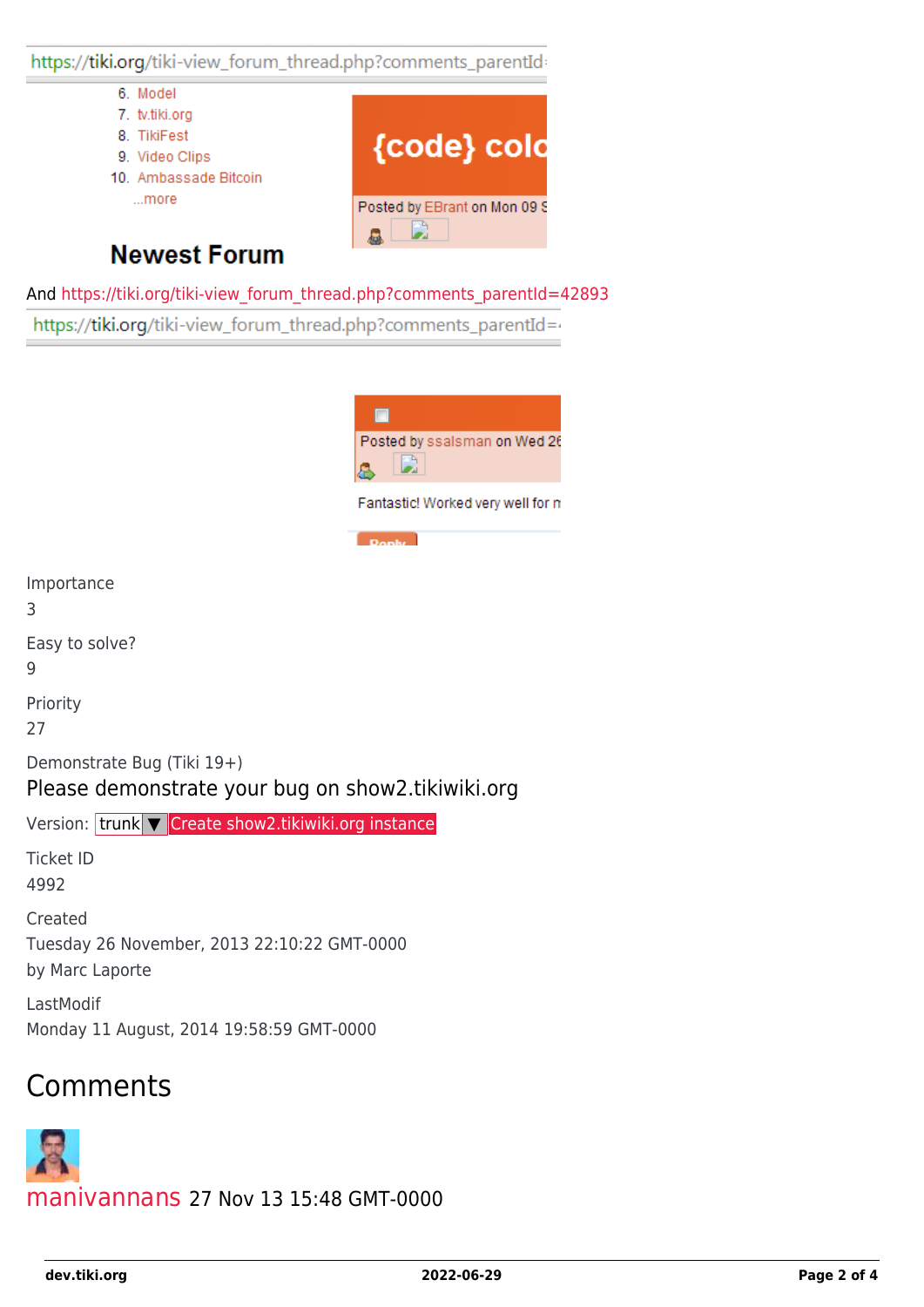Hi marclaporte,

I had checked this issue. But "EBrant" saved his country's name as "England". But it's not possible. Because we only use dropdown to select country name and based on the selection, flags are displayed. I don't know whether there is a way to save his country name from textbox.



Not sure how he could have saved other then a drop down. Does anyone else know of this would be possible?

If the flags would be broken then it would be broken for everybody

# [Marc Laporte](https://dev.tiki.org/user11197) 11 Aug 14 19:53 GMT-0000

<http://tiki.org/user31216> which has a broken link to: <http://tiki.org/img/flags/Brasil.gif>

Elsewhere is a broken link to: <http://tiki.org/img/flags/dubai.gif>